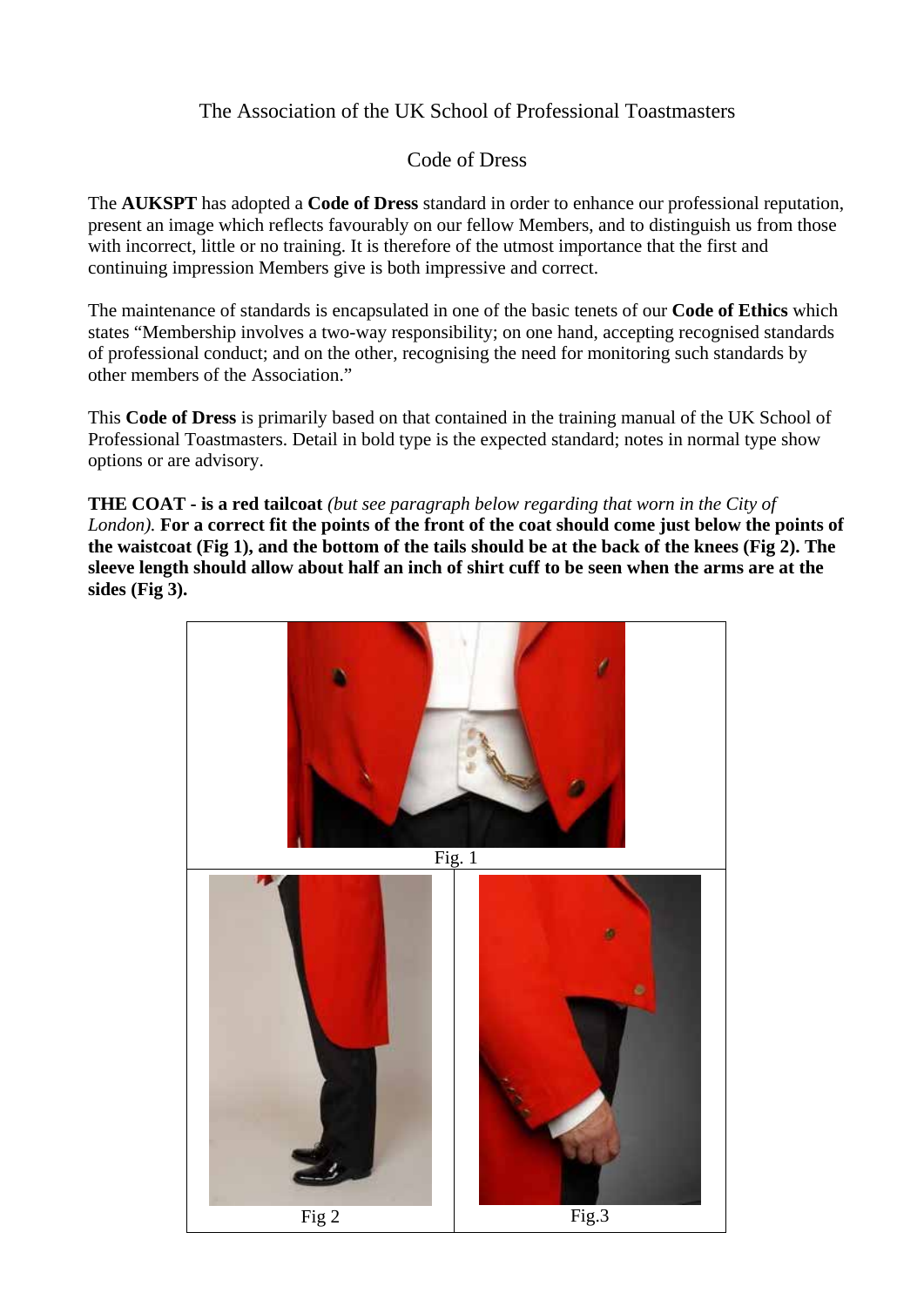The lapels can be either plain or silk faced. The buttons can be either plain polished brass or red cloth covered. When buying a tailcoat, always try it on whilst wearing the shirt and waistcoat to ensure a correct fit. The same applies for a fitting if the coat is being made to measure.

In the City of London it may be required that a black tailcoat is worn, together with a red and white sash from the right shoulder to the left hip (Fig 4). The buttons on a black tailcoat are never polished brass.



**THE SHIRT - is white cotton with a Marcella front panel and cuffs, a high wing collar and fastened with shirt studs and cuff links. The cuffs should show about half an inch below the tailcoat sleeve when the arms are at the sides (Fig 3).**

The cuffs are usually single, but some shirts are made with double cuffs; these are best avoided, as they tend not to have a side vent, which is designed to make the fastening of the shirt studs easier. The high wing collar may be attached or separate. It is usual for there to be a tag at waist level with buttonholes to allow fitting to a button sewn inside the waistband of the trousers. This assists in preventing the shirt from riding up in use. Lady Toastmasters may wish to refer to the Secretary for further advice.

# **THE TIE – is white Marcella to match the shirt and waistcoat.**

It can be 'ready tied' or for self-tying. The points of the wing collar are normally worn behind the bow tie (Fig 5).

**SHIRT STUDS AND CUFF LINKS – are to be uniform in style and can be plain white Mother of Pearl, plain white Mother of Pearl with gold, or plain gold.** 

## **THE WAISTCOAT or VEST - is white cotton Marcella and is backless. It is fastened with three white Mother of Pearl buttons at the front and secured with a detachable elastic waistband around the waist. It has lapels and two vest pockets. The points of the waistcoat should not show below the points of the tailcoat (Fig 1).**

It is normally a single-breasted garment, but some are double-breasted and these do not necessarily have points. Most have an elastic loop at waist level on the inside to attach to a button sewn inside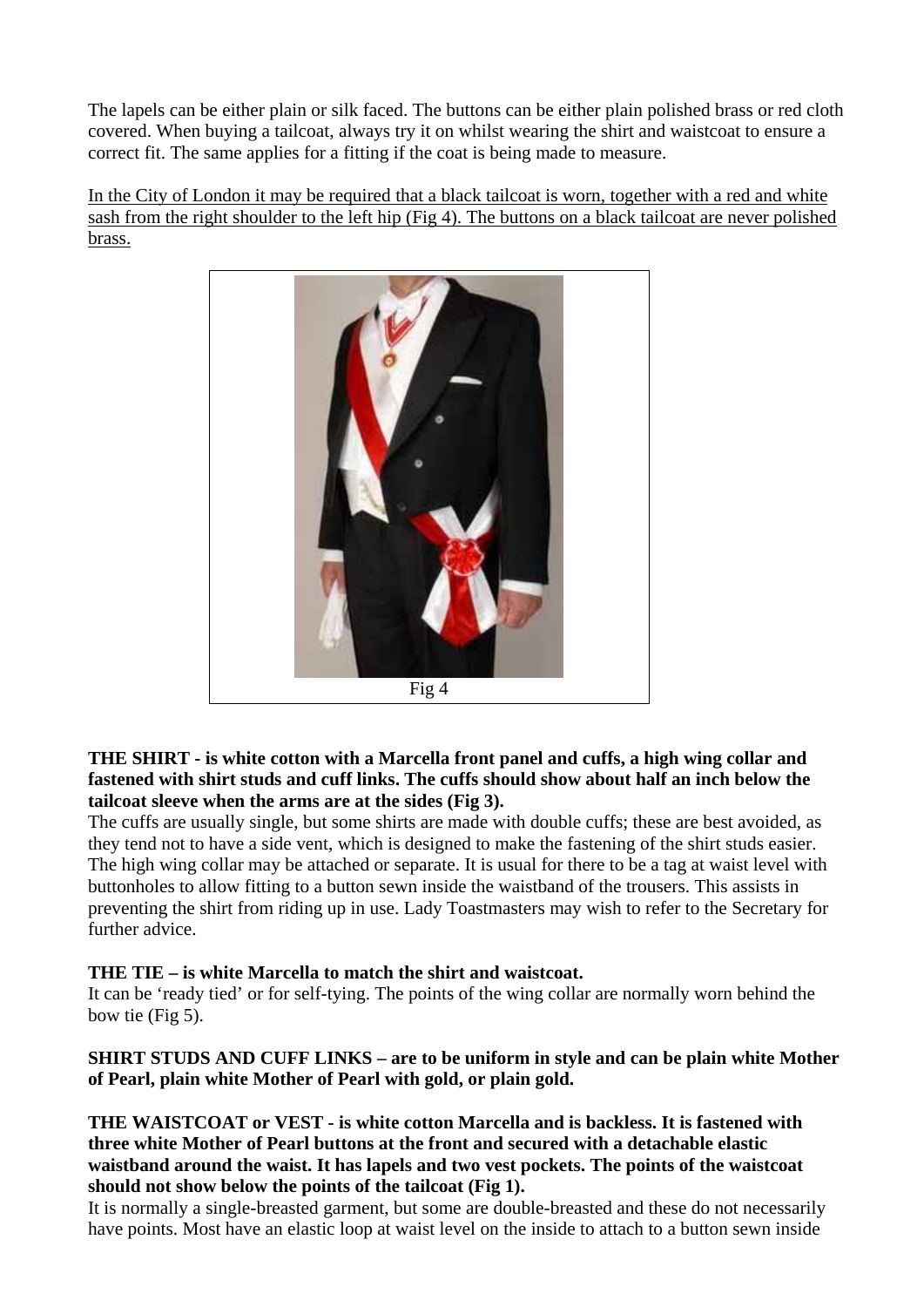the waistband of the trousers, or for the tag on the front of the shirt to pass through before the tag is so attached.

### **THE TROUSERS – are black with one or two black stripes (two is formally correct) down the side of the leg. They should be of the 'high-waisted' style so that the waistband of the trousers is at all times covered by the waistcoat.**

The waistcoat loop assists in keeping the waistband correctly covered. For Lady Toastmasters, whilst trousers are the preferred mode of dress, a long black skirt is also acceptable.

# **THE SOCKS – are plain black and of sufficient length to ensure that no bare leg is displayed when seated.**

Silk, wool or cotton are recommended as opposed to a man-made fibres. Lady Toastmasters may be more comfortable in black tights.

# **THE SHOES – are plain patent leather or plain very highly polished natural leather with or without a toecap.**

## **THE COLLARETTE of the Association is to be worn with pride. It is worn under the waistcoat, by placing around the neck before putting on the waistcoat.**

The length of the ribbon may be adjusted for personal preference (Fig 5). Experience has shown that the ribbon is not suitable to be dry-cleaned, but can be kept clean and smart with careful hand washing and a light pressing.



# **THE GLOVES - are of white cotton, usually with 3 tucks sewn into the back to give them shape and with a white or white Mother of Pearl fastening button.**

Gloves are normally always worn, but may be carried when appropriate. When buying gloves buy a slightly larger size to allow for shrinkage when washed.

# **OPTIONAL ITEMS –**

Miniature service medals or insignia of awards or honours may be worn on the left lapel of the tailcoat. No other badges may be worn, with the exception of the Association collarette.

A white cotton or silk handkerchief may be worn in the top pocket of the tailcoat, either flat or peaked, but not gathered or 'flounced'.

A pocket watch in a waistcoat pocket and a watch-chain across the waistcoat, or just to one side may